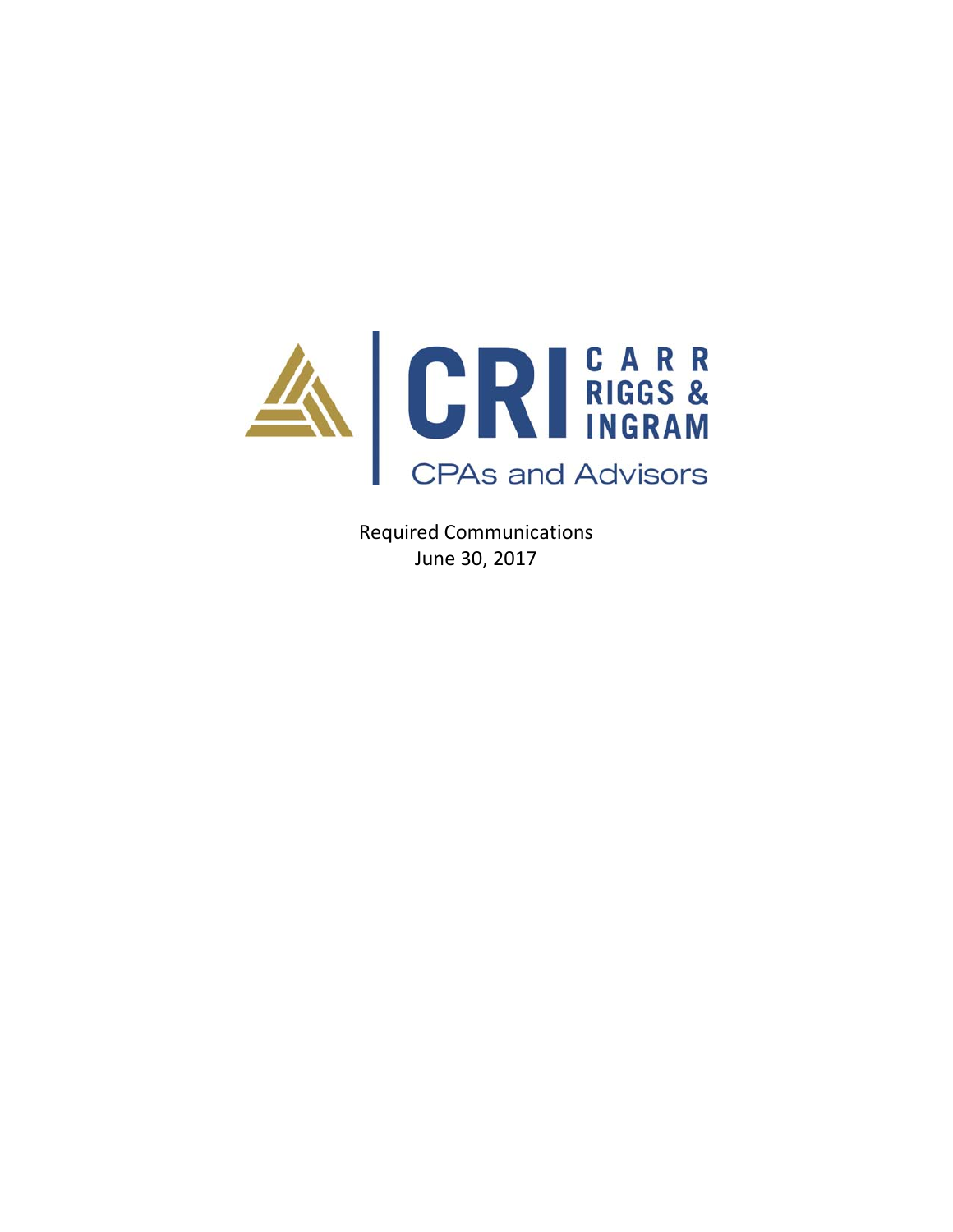

(321) 255-0088 (321) 259-8648 (fax) www.cricpa.com

November 30, 2017

The School Board of St. Lucie County, Florida and Management

Dear School Board and Management:

We are pleased to present the results of our audit of the 2017 financial statement of the School District of St. Lucie County, Florida Internal Accounts Fund ("St. Lucie Internal Accounts Fund").

This report to the School Board and Management summarizes our audit, the report issued and various analyses and observations related to the St. Lucie Internal Accounts Fund accounting and reporting. The document also contains the communications required by our professional standards.

Our audit was designed, primarily, to express an opinion on the St. Lucie Internal Accounts Fund's 2017 financial statement. We considered the School District of St. Lucie County, Florida's current and emerging business needs, along with an assessment of risks that could materially affect the financial statement, and aligned our audit procedures accordingly. We conducted the audit with the objectivity and independence that you, the School Board and Management, expect. We received the full support and assistance of the School District of St. Lucie County, Florida personnel.

At Carr, Riggs & Ingram, LLC (CRI), we are continually evaluating the quality of our professionals' work in order to deliver audit services of the highest quality that will meet or exceed your expectations. We encourage you to provide any feedback you believe is appropriate to ensure that we do not overlook a single detail as it relates to the quality of our services.

This report is intended solely for the information and use of the School Board and Management and should not be used by anyone other than these specified parties.

We appreciate this opportunity to work with you. If you have any questions or comments, please contact me at 321.255.0088 or yclayborne@cricpa.com.

Very truly yours,

Yvonne M. Clayborne, CPA Partner **Carr, Riggs & Ingram, LLC**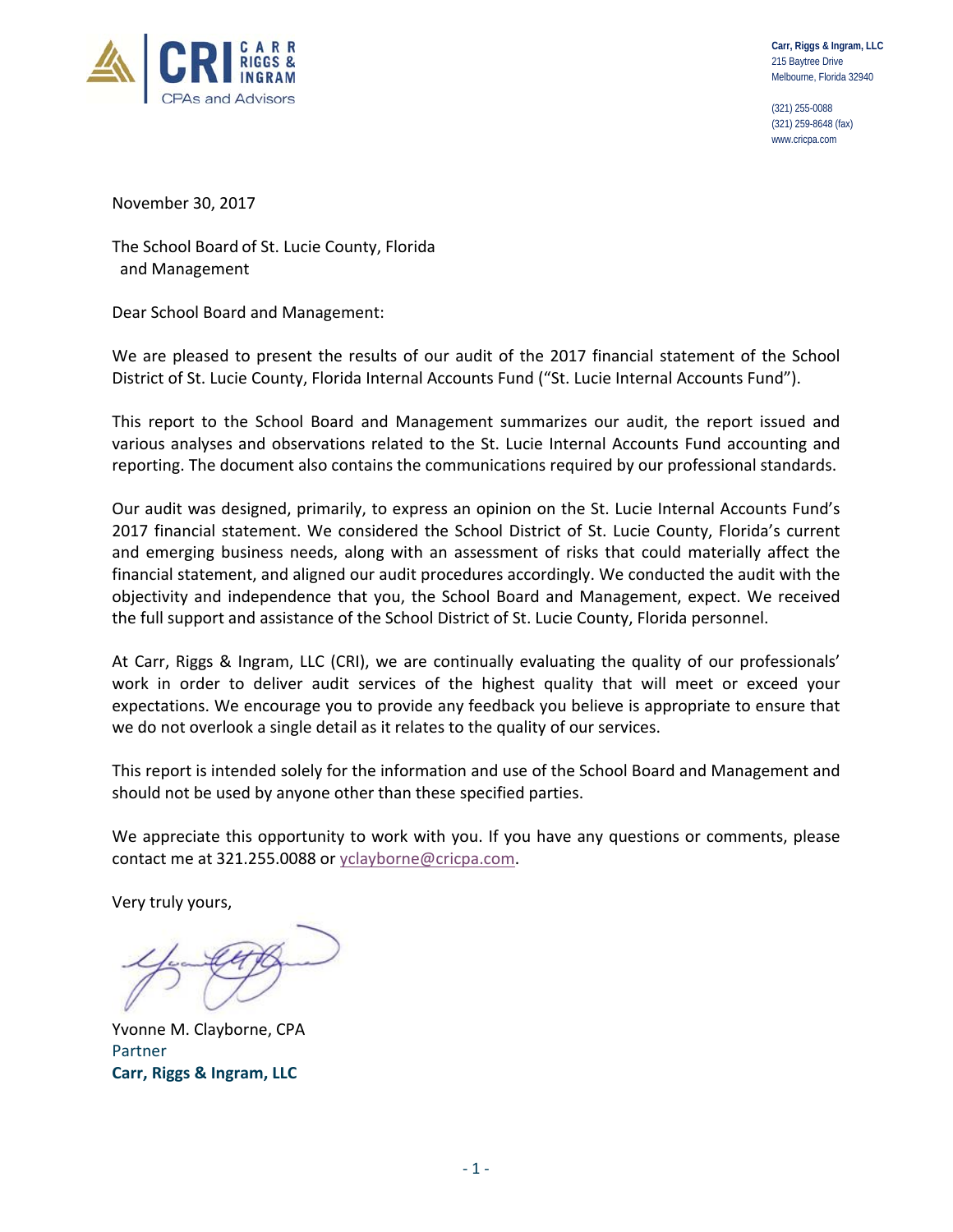As discussed with the School Board and management during our planning process, our audit plan represented an approach responsive to the assessment of risk for the St. Lucie Internal Accounts Fund. Specifically, we planned and performed our audit to:

- Perform audit services, as requested by the School Board, in accordance with auditing standards generally accepted in the United States of America and the standards for financial audits contained in *Government Auditing Standards*, issued by the Comptroller General of the United States, in order to express an opinion on the St. Lucie Internal Accounts Funds' financial statement for the year ended June 30, 2017;
- Communicate directly with the School Board and management regarding the results of our procedures;
- Address with the School Board and management any accounting and financial reporting issues;
- Anticipate and respond to concerns of the School Board and management; and
- Perform other audit-related projects as they arise and upon request.

We wanted to thank the personnel from the Finance Department for their assistance in gathering information needed to conduct the audit. We also wanted to thank the school principals and bookkeepers for their time and cooperation during our audit.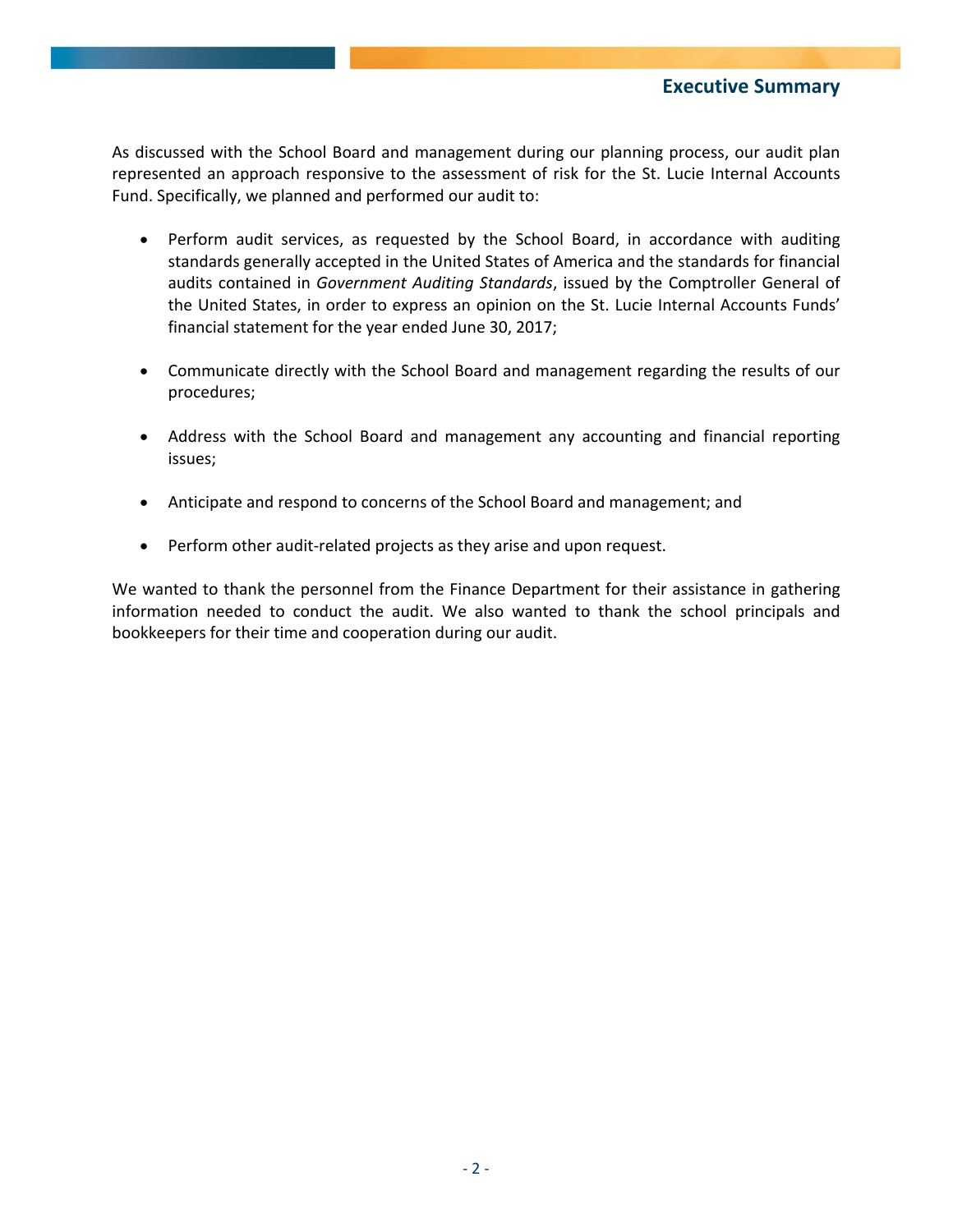**Executive Summary** 

| <b>NUMBER OF</b><br><b>FINDINGS</b> | <b>NUMBER OF</b><br><b>SCHOOLS</b> | %    |
|-------------------------------------|------------------------------------|------|
| <b>None</b>                         | 8                                  | 21%  |
|                                     | 2                                  | 5%   |
| $\overline{2}$                      | 13                                 | 33%  |
| 3                                   |                                    | 18%  |
| Δ                                   | 3                                  | 8%   |
| 5 or more                           | 6                                  | 15%  |
| <b>Total</b>                        | 39                                 | 100% |

The percentage of schools by number of findings for the year ended June 30, 2017 is as follows:

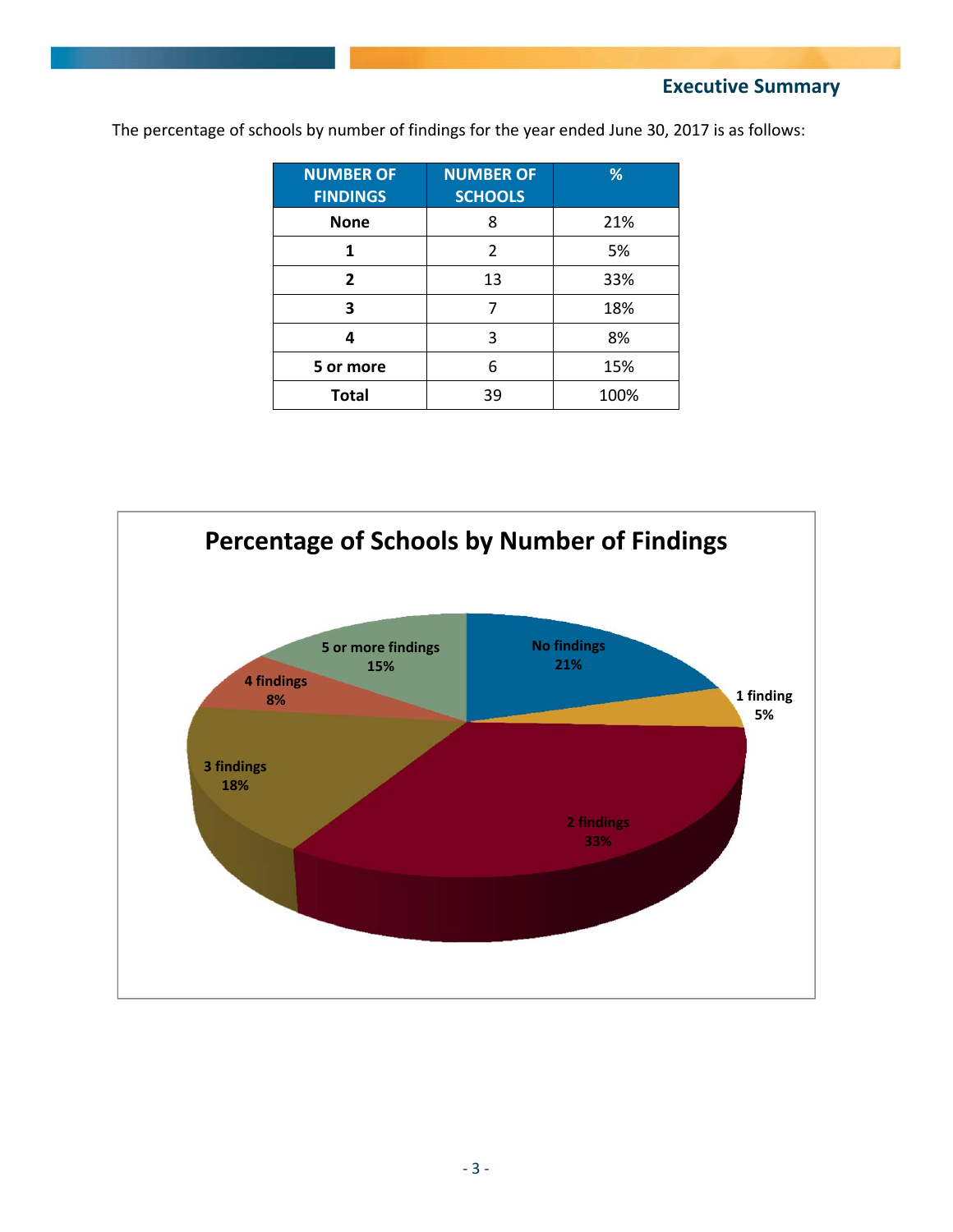**Executive Summary** 





| Decrease in findings        | 9 schools  |
|-----------------------------|------------|
| Constant number of findings | 12 schools |
| Increase in findings        | 18 schools |

A summary of the activity of the Internal Accounts Fund for the year ended June 30, 2017 is as follows:

| <b>Balance</b><br>July 1, 2016 | <b>Additions</b> | <b>Expenditures</b> | <b>Balance</b><br>June 30, 2017 |
|--------------------------------|------------------|---------------------|---------------------------------|
| \$2,572,205                    | \$7,101,622      | (57, 170, 278)      | \$2,503,549                     |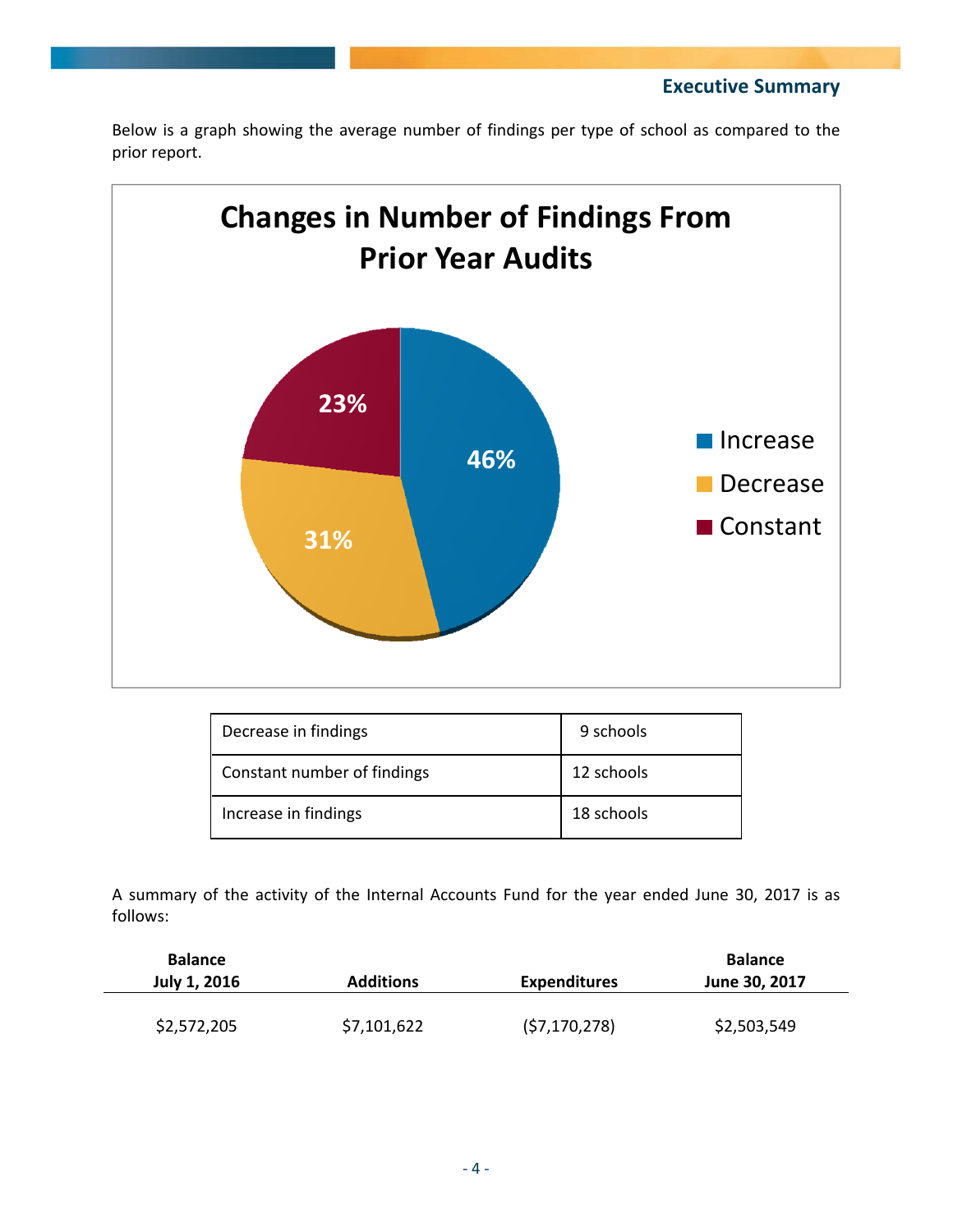### **Required Communications**

We have audited the financial statement of the St. Lucie Internal Accounts Fund for the year ended June 30, 2017, and have issued our report thereon dated November 30, 2017. Professional standards require that we provide you with the following information related to our audit:

| <b>MATTER TO BE COMMUNICATED</b>                                                                                                                                                                                                                      | <b>AUDITOR'S RESPONSE</b>                                                                                                                                                                                                                                                                                                                                                                                                                                                                                                                                                                                                                                                                                                                                                                                   |
|-------------------------------------------------------------------------------------------------------------------------------------------------------------------------------------------------------------------------------------------------------|-------------------------------------------------------------------------------------------------------------------------------------------------------------------------------------------------------------------------------------------------------------------------------------------------------------------------------------------------------------------------------------------------------------------------------------------------------------------------------------------------------------------------------------------------------------------------------------------------------------------------------------------------------------------------------------------------------------------------------------------------------------------------------------------------------------|
| Auditor's responsibility under Generally<br><b>Accepted Auditing Standards</b>                                                                                                                                                                        | As stated in our engagement letter dated February<br>20, 2017, our responsibility, as described by<br>professional standards, is to express an opinion<br>about whether the financial statement prepared by<br>management<br>with<br>your<br>oversight<br>fairly<br>is<br>presented, in all material respects, in conformity<br>with accounting principles generally accepted in the<br>United States of America (GAAP). Our audit of the<br>financial statement does not relieve you or<br>management of your responsibilities.<br>As part of our audit, we considered the internal<br>control of the St. Lucie Internal Accounts Fund.<br>Such considerations were solely for the purpose of<br>determining our audit procedures and not to<br>provide any assurance concerning such internal<br>control. |
| <b>Client's responsibility</b>                                                                                                                                                                                                                        | Management, with oversight from those charged<br>with governance, is responsible for establishing and<br>maintaining internal controls, including monitoring<br>ongoing activities; for the selection and application<br>of accounting principles;<br>for the<br>and<br>fair<br>presentation in the financial statement of fiduciary<br>assets and liabilities in conformity with the<br>applicable framework. Management is responsible<br>for the design and implementation of programs and<br>controls to prevent and detect fraud.                                                                                                                                                                                                                                                                      |
| Planned scope and timing of the audit                                                                                                                                                                                                                 | Our initial audit plan was not significantly altered<br>during our fieldwork.                                                                                                                                                                                                                                                                                                                                                                                                                                                                                                                                                                                                                                                                                                                               |
| <b>Management judgments and accounting</b><br>estimates<br>The process used by management in forming<br>particularly sensitive accounting estimates and<br>the basis for the auditor's conclusion regarding<br>the reasonableness of those estimates. | No significant estimates were noted regarding the<br>financial statement.                                                                                                                                                                                                                                                                                                                                                                                                                                                                                                                                                                                                                                                                                                                                   |
| Potential effect on the financial statement of<br>any significant risks and exposures<br>Major risks and exposures facing the St. Lucie<br>Internal Funds and how they are disclosed.                                                                 | No such risks or exposures were noted.                                                                                                                                                                                                                                                                                                                                                                                                                                                                                                                                                                                                                                                                                                                                                                      |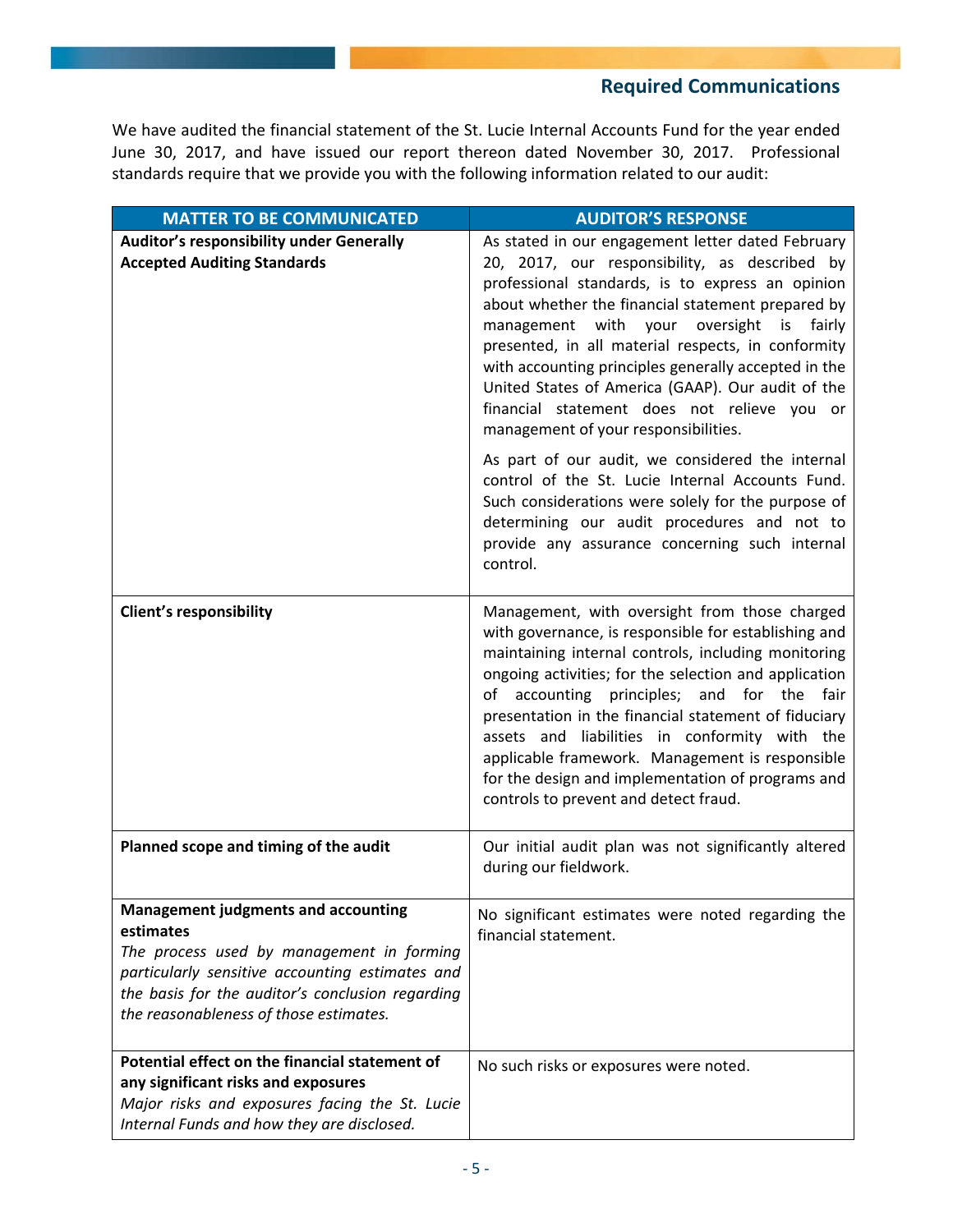## **Required Communications**

| <b>MATTER TO BE COMMUNICATED</b>                                                                                                                                                                                                                                                                                                                                                                                                                                                                                                                                                                                                                                                | <b>AUDITOR'S RESPONSE</b>                                                                                                              |
|---------------------------------------------------------------------------------------------------------------------------------------------------------------------------------------------------------------------------------------------------------------------------------------------------------------------------------------------------------------------------------------------------------------------------------------------------------------------------------------------------------------------------------------------------------------------------------------------------------------------------------------------------------------------------------|----------------------------------------------------------------------------------------------------------------------------------------|
| Significant accounting policies, including critical<br>accounting policies and alternative treatments<br>within generally accepted accounting principles<br>and the auditor's judgment about the quality of<br>accounting principles                                                                                                                                                                                                                                                                                                                                                                                                                                            | See Note 1 to the financial statement.                                                                                                 |
| Significant difficulties encountered in the audit<br>significant difficulties, for example,<br>Any<br>unreasonable logistical constraints or lack of<br>cooperation by management.                                                                                                                                                                                                                                                                                                                                                                                                                                                                                              | None.                                                                                                                                  |
| <b>Disagreements with management</b><br>Disagreements, whether or not subsequently<br>resolved, about matters significant to the<br>financial statement or auditors' report. This does<br>not include those that came about based on<br>incomplete facts or preliminary information.                                                                                                                                                                                                                                                                                                                                                                                            | None.                                                                                                                                  |
| <b>Other findings or issues</b><br>Matters significant to oversight of the financial<br>reporting practices by those charged with<br>governance. For example, an entity's failure to<br>obtain the necessary type of audit, such as one<br>under Government Auditing Standards,<br>in<br>addition to GAAS.                                                                                                                                                                                                                                                                                                                                                                      | None.<br>We<br>made<br>certain<br>recommendations<br>for<br>improvements in internal control in our report dated<br>November 30, 2017. |
| Matters arising from the audit that were<br>discussed with, or the subject of<br>correspondence with, management<br>Business conditions that might affect risk or<br>discussions regarding accounting practices or<br>application of auditing standards.                                                                                                                                                                                                                                                                                                                                                                                                                        | None.                                                                                                                                  |
| Corrected and uncorrected misstatements<br>All significant audit adjustments arising from the<br>audit, whether or not recorded by the School<br>District of St. Lucie County, Florida, that could<br>individually or in the aggregate have a<br>significant effect on the financial statement. All<br>uncorrected misstatements aggregated by us<br>during the current engagement and pertaining<br>to the latest period presented, that were<br>determined by management to be immaterial,<br>both individually and in the aggregate, to the<br>financial statement taken as a whole.<br>Any<br>internal control deficiencies that could have<br>prevented the misstatements. | Please see the following section titled "Summary of<br>Audit Adjustments."                                                             |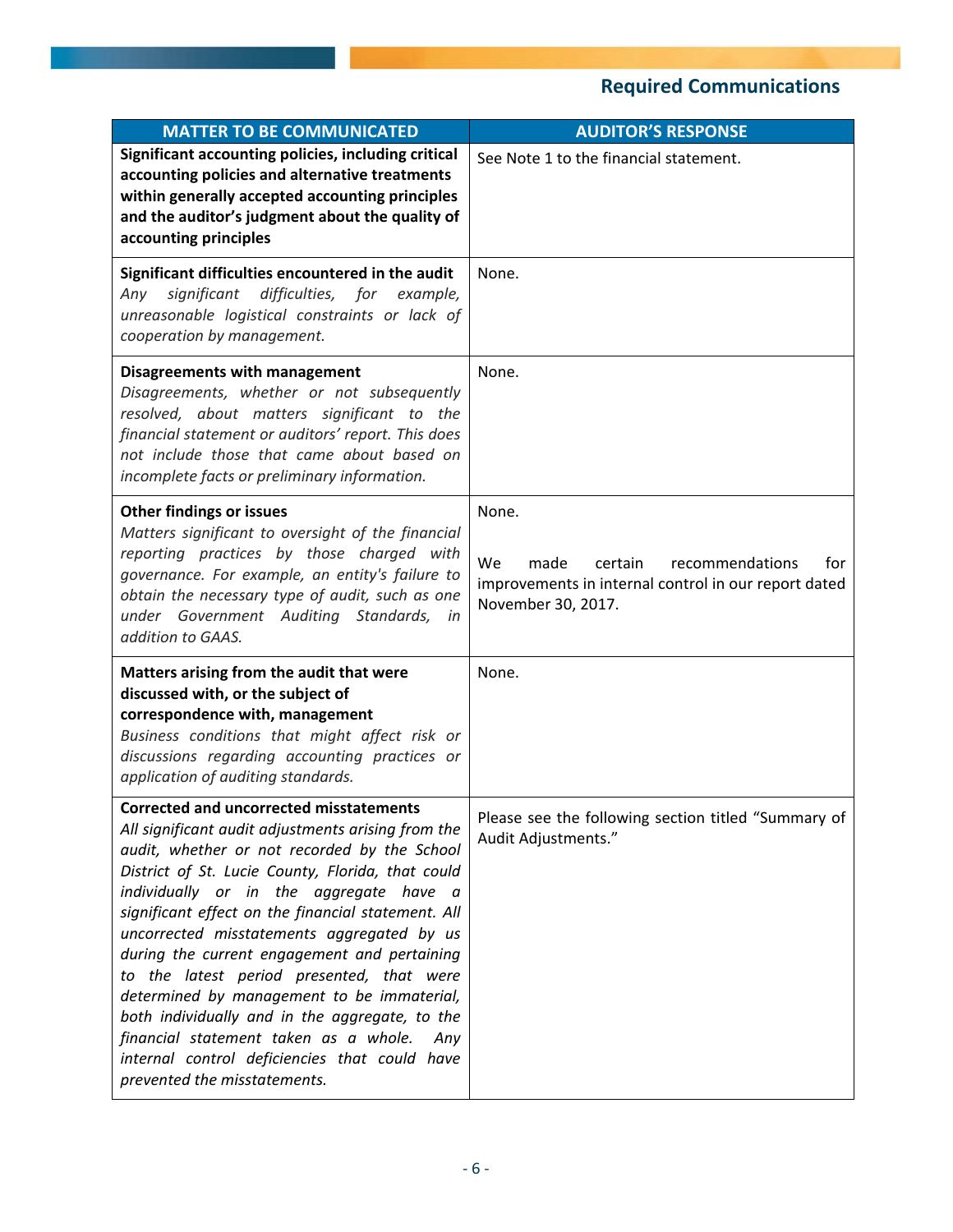# **Required Communications**

| <b>MATTER TO BE COMMUNICATED</b>                                                                                                                                                                                                                                                                                                                                                                                     | <b>AUDITOR'S RESPONSE</b>                                                                                                                   |
|----------------------------------------------------------------------------------------------------------------------------------------------------------------------------------------------------------------------------------------------------------------------------------------------------------------------------------------------------------------------------------------------------------------------|---------------------------------------------------------------------------------------------------------------------------------------------|
| Major issues discussed with management prior<br>to retention                                                                                                                                                                                                                                                                                                                                                         | None.                                                                                                                                       |
| Any major accounting, auditing or reporting<br>issues discussed with management in connection<br>with our initial or recurring retention.                                                                                                                                                                                                                                                                            |                                                                                                                                             |
| <b>Consultations with other accountants</b>                                                                                                                                                                                                                                                                                                                                                                          | None of which we are aware.                                                                                                                 |
| When management has consulted with other<br>accountants about significant accounting or<br>auditing matters.                                                                                                                                                                                                                                                                                                         |                                                                                                                                             |
| <b>Written representations</b>                                                                                                                                                                                                                                                                                                                                                                                       | See "Management Representation Letter" section.                                                                                             |
| A description of the written representations the<br>auditor requested.                                                                                                                                                                                                                                                                                                                                               |                                                                                                                                             |
| <b>Internal control deficiencies</b>                                                                                                                                                                                                                                                                                                                                                                                 | See "Internal Control Findings" section.                                                                                                    |
| significant deficiencies<br>or<br>material<br>Any<br>weaknesses in the design or operation of<br>internal control that came to the auditor's<br>attention during the audit.                                                                                                                                                                                                                                          |                                                                                                                                             |
| <b>Fraud and illegal acts</b>                                                                                                                                                                                                                                                                                                                                                                                        | We are unaware of any fraud or illegal acts involving                                                                                       |
| Fraud involving senior management, the School<br>Board or those responsible for internal controls,<br>or causing a material misstatement of the<br>financial statement,<br>where<br>the<br>auditor<br>determines there is evidence that such fraud<br>may exist. Any illegal acts coming to the<br>auditor's attention involving senior management<br>and any other illegal acts, unless clearly<br>inconsequential. | management or causing material misstatement of<br>the financial statement.                                                                  |
| Other information in documents containing<br>audited financial statement                                                                                                                                                                                                                                                                                                                                             | Our responsibility related to documents containing                                                                                          |
| auditor's<br>The<br>external<br>responsibility<br>for                                                                                                                                                                                                                                                                                                                                                                | financial statement is to read the other<br>the<br>information to consider whether:                                                         |
| information in a document containing<br>the<br>audited financial statement, as well as any                                                                                                                                                                                                                                                                                                                           | Such information is materially inconsistent<br>with the financial statement; and                                                            |
| procedures performed and the results.                                                                                                                                                                                                                                                                                                                                                                                | We believe such information represents a<br>material misstatement of fact.                                                                  |
|                                                                                                                                                                                                                                                                                                                                                                                                                      | We have not been provided any such items to date<br>and are unaware of any other documents that<br>contain the audited financial statement. |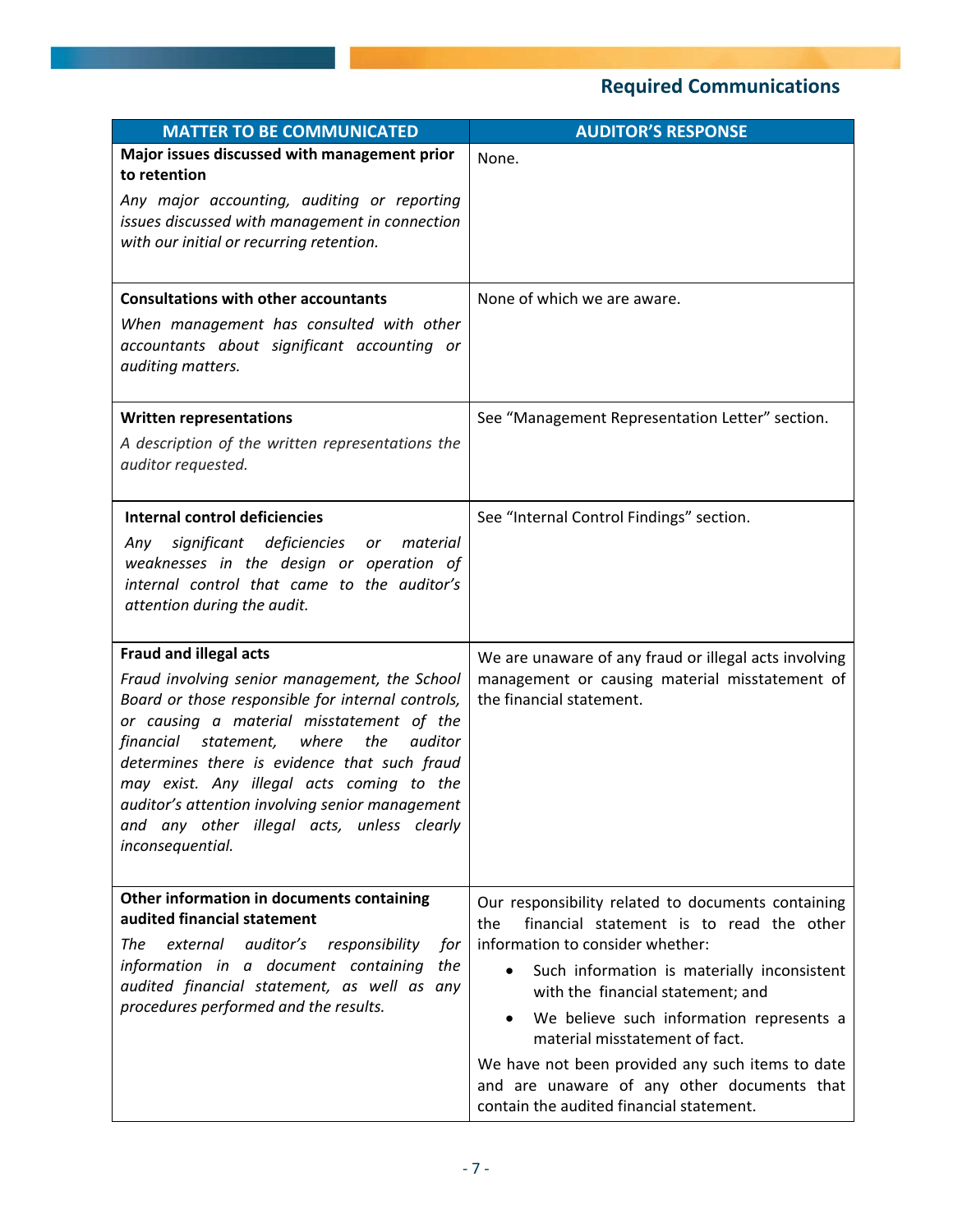### **Summary of Audit Adjustments**

During the course of our audit, we accumulate differences between amounts recorded by the School District of St. Lucie County, Florida and amounts that we believe are required to be recorded under GAAP. Those adjustments are either recorded (corrected) by the School District of St. Lucie County, Florida or passed (uncorrected).

### **QUALITATIVE MATERIALITY CONSIDERATIONS**

In evaluating the materiality of audit differences when they do arise, we consider both quantitative and qualitative factors, for example:

- Whether the difference arises from an item capable of precise measurement or whether it arises from an estimate, and, if so, the degree of imprecision inherent in the estimate.
- Whether the difference masks a change in earnings or other trends.
- Whether the difference changes a net decrease in assets to net increase, or vice versa.
- Whether the difference concerns an area of the St. Lucie Internal Accounts Fund's operating environment that has been identified as playing a significant role in the St. Lucie Internal Accounts Fund's operations or viability.
- Whether the difference affects compliance with regulatory requirements.
- Whether the difference has the effect of increasing management's compensation for example, by satisfying requirements for the award of bonuses or other forms of incentive compensation.
- Whether the difference involves concealment of an unlawful transaction.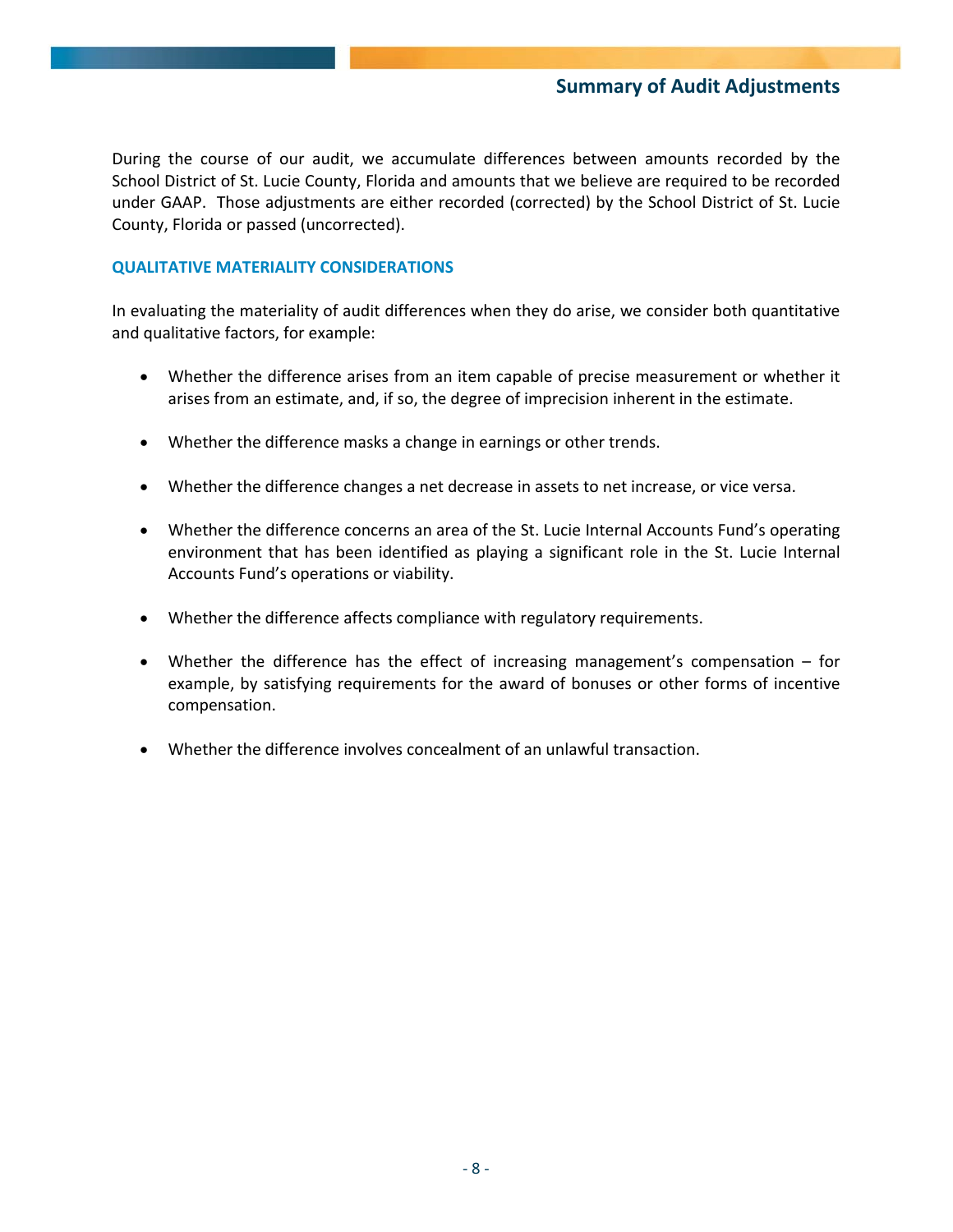## **Summary of Audit Adjustments**

## **Recorded (Corrected Journal Entries)**

|                                       |   |                                                                        |                        |               |    | Revenue/           |                      |                                  |
|---------------------------------------|---|------------------------------------------------------------------------|------------------------|---------------|----|--------------------|----------------------|----------------------------------|
| <b>School</b>                         | # | <b>Description</b>                                                     |                        | <b>Assets</b> |    | <b>Liabilities</b> |                      | <b>Expense</b>                   |
| <b>Dale Cassens Education Complex</b> |   | 1 Inventory                                                            | $\overline{\xi}$       | 543           |    |                    |                      |                                  |
|                                       |   | General                                                                |                        |               | \$ |                    | \$                   | (543)                            |
| <b>Lakewood Park Elementary</b>       |   | 1 Inventory<br>Trusts                                                  | \$                     | 3,870         |    |                    | \$                   | (3,870)                          |
| <b>Parkway Elementary</b>             |   | 1 Inventory<br>General                                                 | \$                     | 2,878         |    |                    | \$                   | (2,878)                          |
| <b>Forest Grove Middle</b>            |   | 1 Inventory<br>General                                                 | \$                     | 5,490         |    |                    | \$                   | (5,490)                          |
| Oak Hammock K-8                       |   | 1 Accounts Payable<br>Music                                            |                        |               | \$ | (9,068)            | \$                   | 9,068                            |
| <b>Southern Oaks Middle</b>           |   | 1 Inventory<br>Classes<br>General                                      | \$                     | 13,726        |    |                    | \$<br>\$             | (12, 449)<br>(1, 277)            |
| <b>Southport Middle</b>               |   | 1 Inventory<br>General                                                 | \$                     | 4,803         |    |                    | \$                   | (4,803)                          |
| <b>St Lucie West K-8</b>              |   | 1 Inventory<br><b>Trusts</b>                                           | \$                     | 10,132        |    |                    | \$                   | (10, 132)                        |
| <b>Ft Pierce Central High</b>         |   | 1 Inventory<br>General                                                 | \$                     | 25,536        |    |                    | \$                   | (25, 536)                        |
| Port St Lucie High                    |   | 1 Inventory<br>Departments                                             | \$                     | 30,805        |    |                    | \$                   | (30, 805)                        |
| <b>St Lucie West Centennial High</b>  |   | 1 Accounts Payable<br>Athletics<br>Classes<br><b>Trusts</b><br>General |                        |               | \$ | (20, 297)          | \$<br>\$<br>\$<br>\$ | 9,997<br>4,365<br>3,843<br>2,092 |
| <b>Performance Based Prep Academy</b> |   | 1 Accounts Payable<br>Classes                                          |                        |               | \$ | (1,028)            | \$                   | 1,028                            |
|                                       |   | 2 Checking<br>Departments                                              | \$                     | 210           |    |                    | \$                   | (210)                            |
|                                       |   |                                                                        | $\overline{\varsigma}$ | 97,993        | \$ | (30, 393)          | \$                   | (67, 600)                        |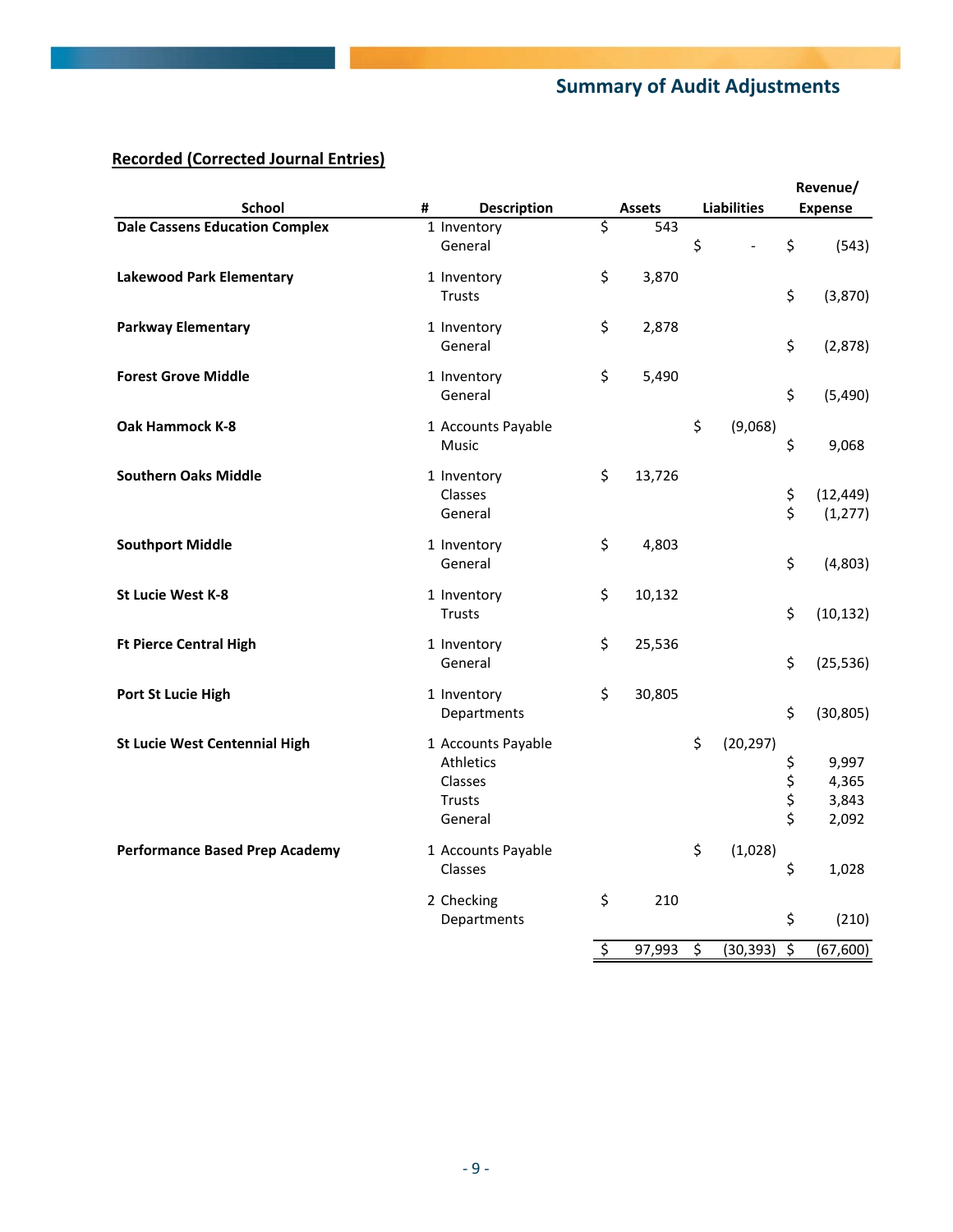## **Summary of Audit Adjustments**

## **Passed (Uncorrected Journal Entries)**

|                                  |   |                              |               |                    |                | Revenue/       |
|----------------------------------|---|------------------------------|---------------|--------------------|----------------|----------------|
| <b>School</b>                    | # | <b>Description</b>           | <b>Assets</b> | <b>Liabilities</b> |                | <b>Expense</b> |
| <b>Allapattah Flats K-8</b>      |   | 1 Inventory                  | \$<br>1,705   |                    |                |                |
|                                  |   | General                      |               |                    | \$             | (1,705)        |
| <b>Bayshore Elementary</b>       |   | 1 Inventory                  | \$<br>619     |                    |                |                |
|                                  |   | Trusts                       |               |                    | \$             | (536)          |
|                                  |   | General                      |               |                    | \$             | (83)           |
| <b>Chester A Moore School</b>    |   | 1 Inventory                  | \$<br>556     |                    |                |                |
|                                  |   | Trusts                       |               |                    | \$             | (556)          |
| <b>Dan McCarty Middle</b>        |   | 1 Inventory                  | \$<br>491     |                    |                |                |
|                                  |   | Classes                      |               |                    | \$             | (491)          |
|                                  |   |                              | \$            |                    |                |                |
| <b>Fairlawn Elementary</b>       |   | 1 Inventory<br>Trusts        | 2,628         |                    | \$             | (2,628)        |
|                                  |   |                              |               |                    |                |                |
| <b>Floresta Elementary</b>       |   | 1 Inventory<br>General       | \$<br>2,845   |                    | \$             | (2,845)        |
|                                  |   |                              |               |                    |                |                |
| <b>Ft Pierce Magnet School</b>   |   | 1 Inventory                  | \$<br>424     |                    |                |                |
|                                  |   | Classes                      |               |                    | \$             | (424)          |
| <b>Lawnwood Elementary</b>       |   | 1 Inventory                  | \$<br>392     |                    |                |                |
|                                  |   | General                      |               |                    | \$             | (392)          |
| Oak Hammock K-8                  |   | 1 Inventory                  | \$<br>1,710   |                    |                |                |
|                                  |   | Classes                      |               |                    | \$             | (1,710)        |
| <b>Palm Pointe Academy</b>       |   | 1 Inventory                  | \$<br>1,755   |                    |                |                |
|                                  |   | General                      |               |                    | \$             | (1,755)        |
| <b>Rivers Edge Elementary</b>    |   | 1 Inventory                  | \$<br>2,517   |                    |                |                |
|                                  |   | Trusts                       |               |                    |                | (926)          |
|                                  |   | General                      |               |                    | \$<br>\$       | (1, 591)       |
| <b>Samuel S Gaines Academy</b>   |   | 1 Inventory                  | \$<br>344     |                    |                |                |
|                                  |   | Classes                      |               |                    | \$             | (344)          |
| <b>St Lucie West Centennial</b>  |   | 1 Inventory                  | \$<br>5,475   |                    |                |                |
|                                  |   | Classes                      |               |                    | \$             | (5, 475)       |
|                                  |   |                              |               |                    |                |                |
| <b>Village Green Elementary</b>  |   | 1 Inventory<br><b>Trusts</b> | \$<br>2,164   |                    | \$             | (2, 164)       |
|                                  |   |                              |               |                    |                |                |
| <b>West Gate K-8</b>             |   | 1 Investments                | \$<br>6,057   |                    |                |                |
|                                  |   | Classes                      |               |                    | \$             | (6,057)        |
| <b>Windmill Point Elementary</b> |   | 1 Accounts Payable           |               | \$                 | (1,602)        |                |
|                                  |   | Departments                  |               |                    | \$             | 1,602          |
|                                  |   |                              | \$<br>29,682  | \$                 | (1,602)<br>-\$ | (28,080)       |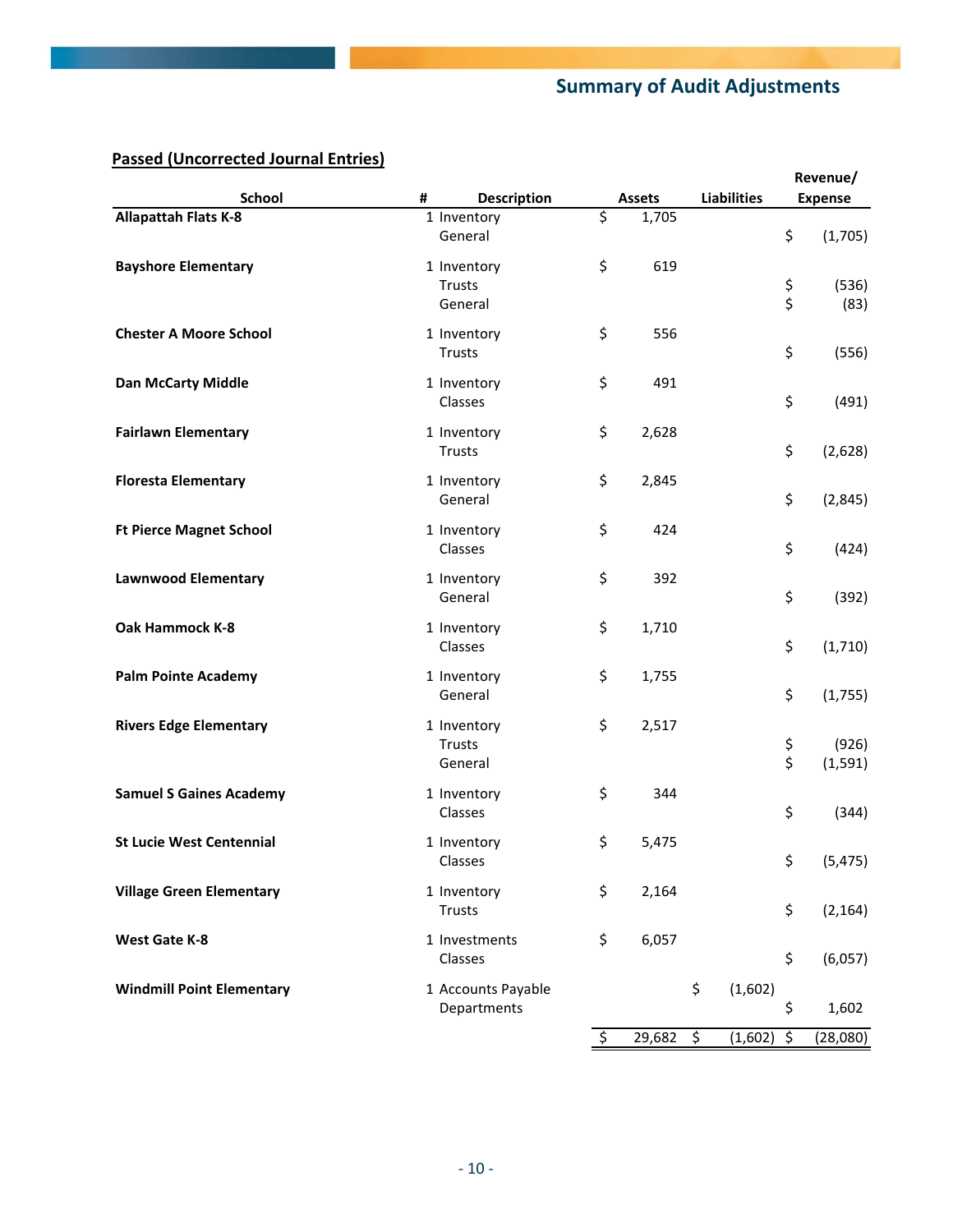### **Financial Statements**

- 1) We have fulfilled our responsibilities, as set out in the terms of the audit engagement letter dated February 20, 2017, including our responsibility for the preparation and fair presentation of the financial statement in accordance with accounting principles generally accepted in the United States of America (U.S. GAAP) and for preparation of the supplementary information in accordance with the applicable criteria.
- 2) The financial statement referred to above is fairly presented in conformity with U.S. GAAP and include all properly classified funds and other financial information of the Internal Funds. There are no component units that are required by generally accepted accounting principles to be included in the financial reporting entity.
- 3) We acknowledge our responsibility for the design, implementation, and maintenance of internal control relevant to the preparation and fair presentation of financial statement that is free from material misstatement, whether due to fraud or error.
- 4) We acknowledge our responsibility for the design, implementation, and maintenance of internal control to prevent and detect fraud.
- 5) There were no accounting estimates made that are significant to the financial statement.
- 6) There were no related party relationships and transactions, including revenues, expenditures/expenses, loans, transfers, leasing arrangements, and guarantees, and amounts receivable from or payable to related parties that were required to be appropriately accounted for and disclosed in accordance with U.S. GAAP.
- 7) All events subsequent to the date of the financial statement and for which U.S. GAAP requires adjustment or disclosure have been adjusted or disclosed. No events, including instances of noncompliance, have occurred subsequent to the balance sheet date and through the date of this letter that would require adjustment to or disclosure in the aforementioned financial statement.
- 8) The effects of uncorrected misstatements are immaterial, both individually and in the aggregate, to the financial statement for the Internal Funds. A list of the uncorrected misstatements is attached to the representation letter. In addition, we are in agreement with the adjusting journal entries you have proposed; however, they will not be posted in the accounts because our accounting records are kept on a modified cash basis.
- 9) The effects of all known actual or possible litigation, claims, and assessments have been accounted for and disclosed in accordance with U.S. GAAP. (There are no such amounts noted that need to be accounted for or disclosed in the financial statement.)
- 10) Guarantees, whether written or oral, under which the School District of St. Lucie County, Florida's Internal Accounts Fund are contingently liable, if any, have been properly recorded or disclosed. (There were no such guarantees.)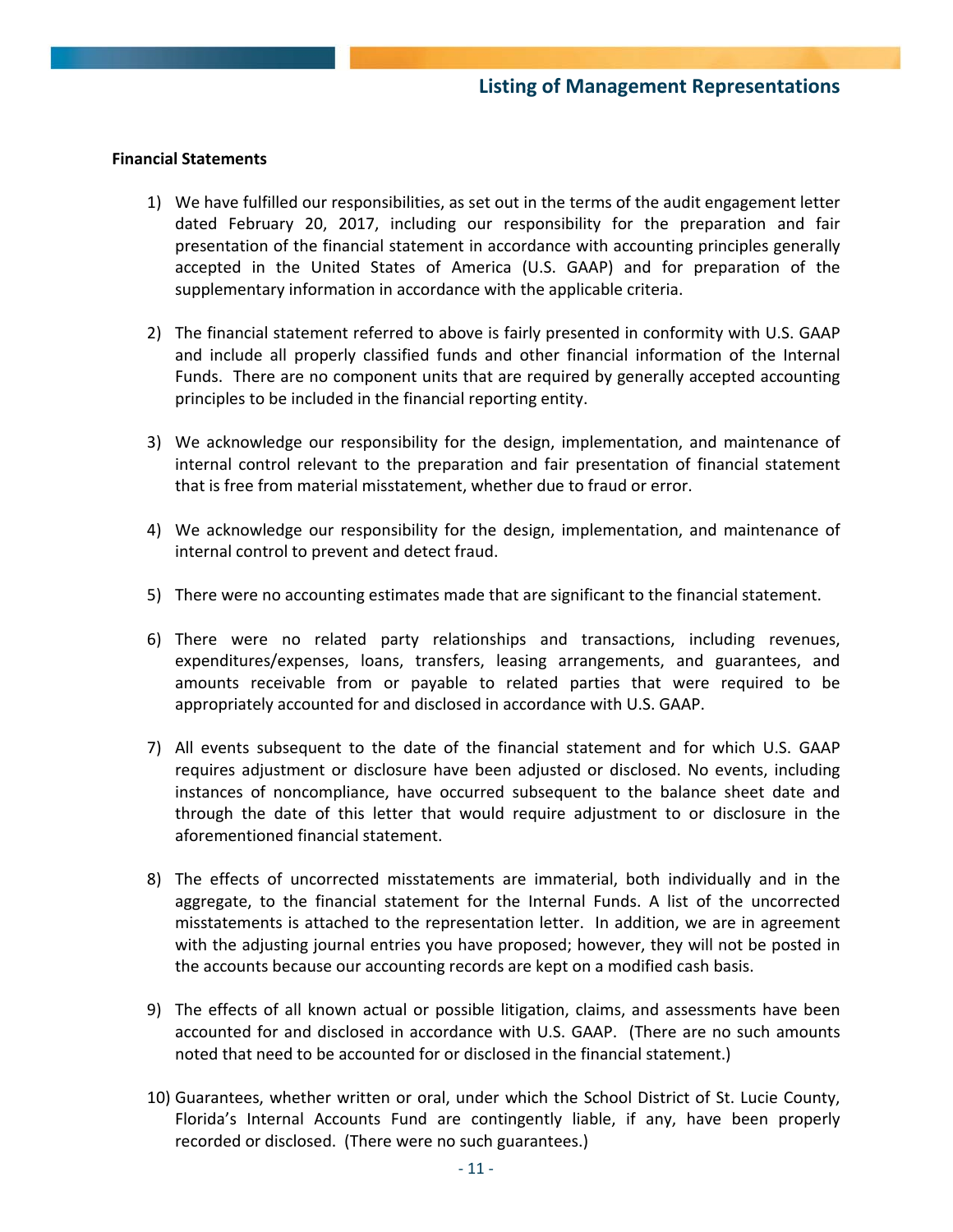### **Information Provided**

- 11) We have provided you with:
	- a) Access to all information, of which we are aware, that is relevant to the preparation and fair presentation of the financial statement, such as records, documentation, and other matters.
	- b) Additional information that you have requested from us for the purpose of the audit.
	- c) Unrestricted access to persons within the entity from whom you determined it necessary to obtain audit evidence.
	- d) Minutes of the meetings of School Board or summaries of actions of recent meetings for which minutes have not yet been prepared
- 12) All material transactions have been recorded in the accounting records and are reflected in the financial statement.
- 13) We have disclosed to you the results of our assessment of the risk that the financial statement may be materially misstated as a result of fraud.
- 14) Except as made known to you, we have no knowledge of any fraud or suspected fraud that affects the entity and involves:
	- a) Management,
	- b) Employees who have significant roles in internal control, or
	- c) Others where the fraud could have a material effect on the financial statement.
- 15) Except as made known to you, we have no knowledge of any allegations of fraud or suspected fraud affecting the entity's financial statement communicated by employees, former employees, regulators, or others.
- 16) We have no knowledge of instances of noncompliance or suspected noncompliance with provisions of laws, regulations, contracts, or grant agreements, or abuse, whose effects should be considered when preparing the financial statement.
- 17) We have disclosed to you all known actual or possible litigation, claims, and assessments whose effects should be considered when preparing the financial statement. (There were no such matters noted.)
- 18) We have disclosed to you the identity of the entity's related parties and all the related party relationships and transactions of which we are aware. (There were none noted.)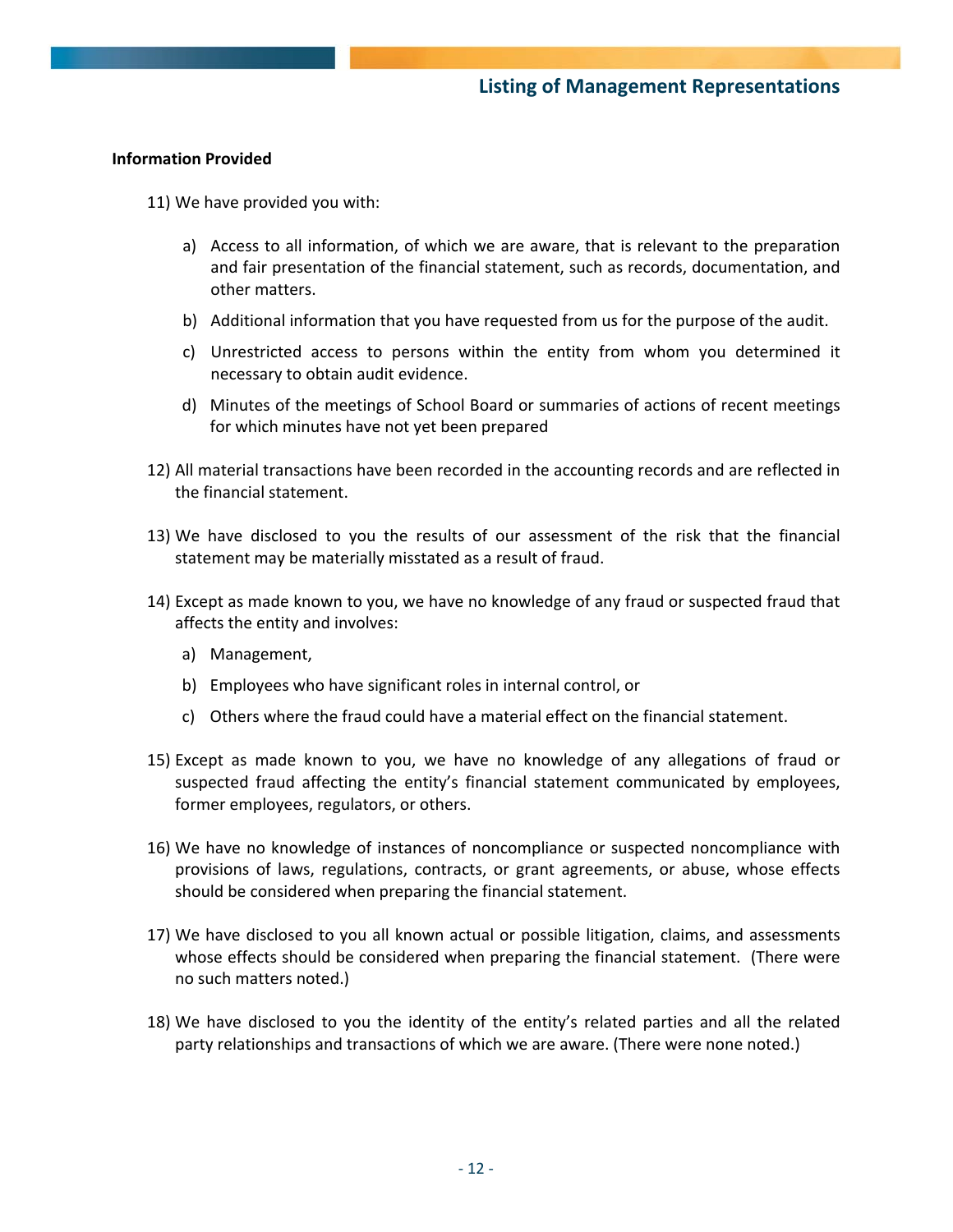### **Government—specific**

- 19) There have been no communications from regulatory agencies concerning noncompliance with, or deficiencies in, financial reporting practices.
- 20) We have taken timely and appropriate steps to remedy fraud, violations of laws, regulations, contracts, or grant agreements, or abuse that you have reported to us.
- 21) We have a process to track the status of audit findings and recommendations.
- 22) We have identified to you any previous audits, attestation engagements, and other studies related to the audit objectives and whether related recommendations have been implemented.
- 23) We have provided our views on reported findings, conclusions, and recommendations, as well as our planned corrective actions, for the required communications letter. (There were no such findings in the current year that are required to be reported.)
- 24) The School District of St. Lucie County, Florida has no plans or intentions that may materially affect the carrying value or classification of assets or liabilities.
- 25) We are responsible for compliance with the laws, regulations, and provisions of contracts and grant agreements applicable to us and we have identified and disclosed to you all laws, regulations and provisions of contracts and grant agreements that we believe have a direct and material effect on the determination of financial statement amounts or other financial data significant to the audit objectives, including legal and contractual provisions for reporting specific activities in separate funds.
- 26) We have identified and disclosed to you all instances that have occurred or are likely to have occurred, of fraud and noncompliance with provisions of laws and regulations that we believe have a material effect on the financial statements or other financial data significant to the audit objectives, and any other instances that warrant the attention of those charged with governance.
- 27) We have identified and disclosed to you all instances, which have occurred or are likely to have occurred, of noncompliance with provisions of contracts and grant agreements that we believe have a material effect on the determination of financial statement amounts or other financial data significant to the audit objectives. (There were none noted.)
- 28) We have identified and disclosed to you all instances that have occurred or are likely to have occurred, of abuse that could be quantitatively or qualitatively material to the financial statements or other financial data significant to the audit objectives. (There were none noted.)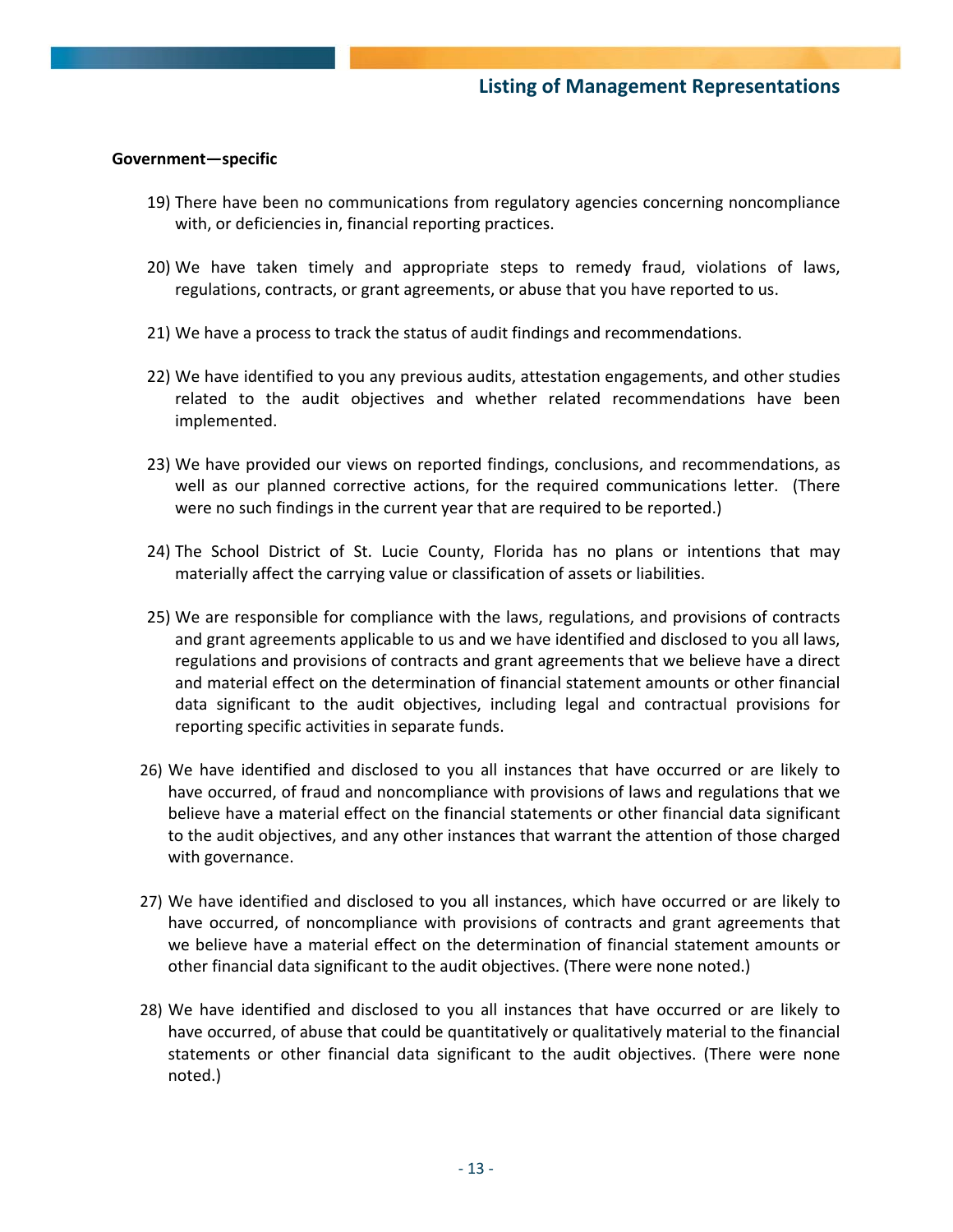### **Listing of Management Representations**

- 29) There are no violations or possible violations of laws and regulations (including those pertaining to adopting, approving, and amending budgets), provisions of contracts and grant agreements and any related debt covenants whose effects should be considered for disclosure in the financial statement, or as a basis for recording a loss contingency, or for reporting on noncompliance.
- 30) As part of your audit, you assisted with preparation of the financial statement and related notes. We acknowledge our responsibility as it relates to those nonaudit services, including that we assume all management responsibilities; oversee the services by designating an individual, preferably within senior management, who possesses suitable skill, knowledge, or experience; evaluate the adequacy and results of the services performed; and accept responsibility for the results of the services. We have reviewed, approved, and accepted responsibility for those financial statements and related notes.
- 31) The School District of St. Lucie County, Florida has satisfactory title to all owned assets reported on the Internal Funds' financial statement, and there are no liens or encumbrances on such assets nor has any asset been pledged as collateral.
- 32) The School District of St. Lucie County, Florida has complied with all aspects of contractual agreements that would have a material effect on the financial statement in the event of noncompliance.
- 33) There are no component units, joint ventures with an equity interest or other related organizations that are required to be disclosed in the financial statements.
- 34) The financial statements properly classify all funds and activities related to the Internal Accounts Fund in accordance with GASB Statement No. 34.
- 35) Investments (reported as cash equivalents) are properly valued.
- 36) Deposits and investments (reported as cash equivalents) are properly classified as to risk and are properly disclosed.
- 37) All deposits are held with financial institutions listed as a Qualified Public Depository by the Florida Department of Financial Services.
- 38) With respect to the schedule of fiduciary assets and liabilities and the schedule of additions, deductions, and changes in internal accounts payable by school for the year ended June 30, 2017:
	- a) We acknowledge our responsibility for presenting the schedule of fiduciary assets and liabilities and the schedule of additions, deductions, and changes in internal accounts payable by school (the "supplementary schedules") for the year ended June 30, 2017 in accordance with accounting principles generally accepted in the United States of America, and we believe the supplementary schedules, including its form and content, are fairly presented in accordance with accounting principles generally accepted in the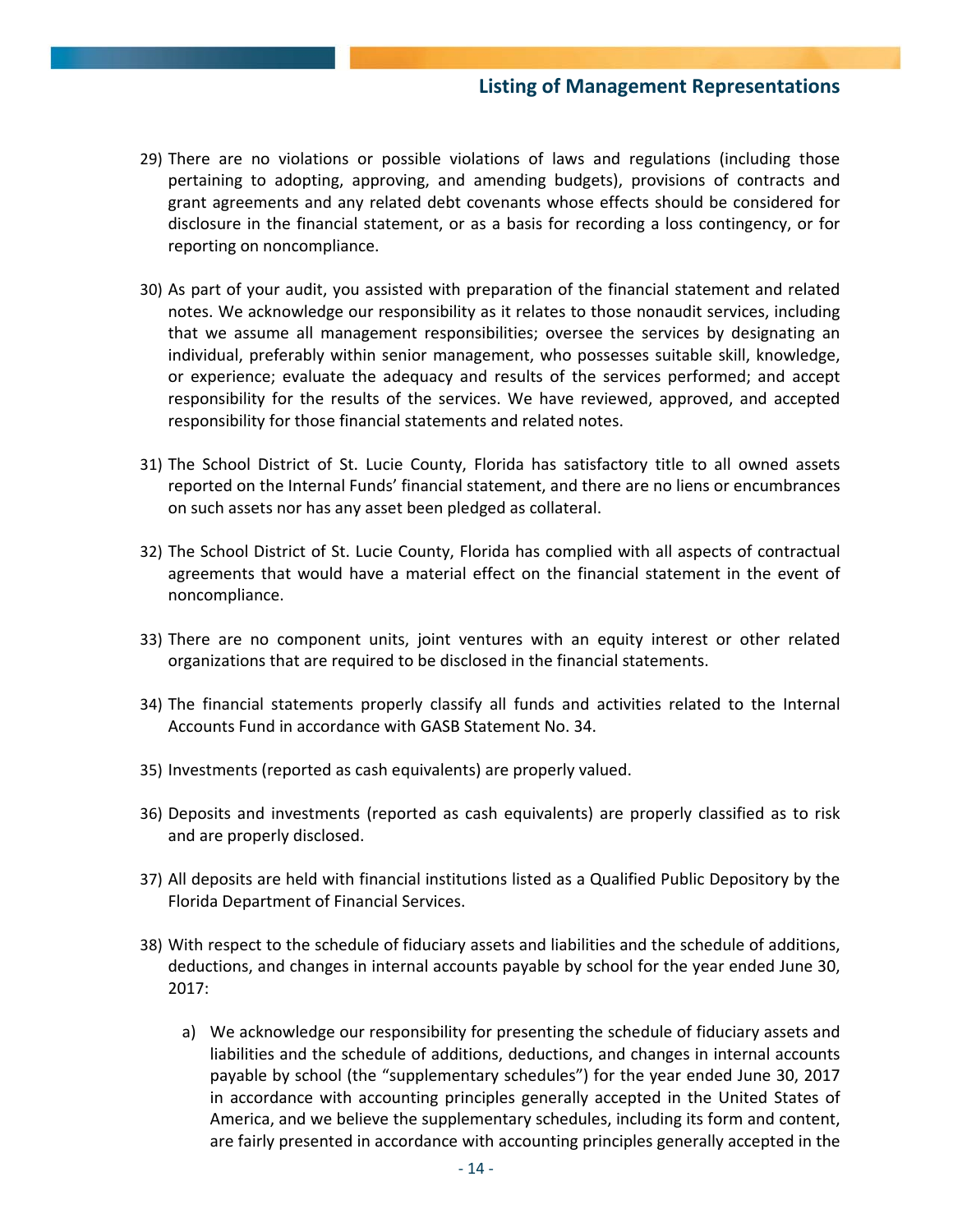United States of America. The methods of measurement and presentation of the supplementary schedules have not changed from those used in the prior period, and we have disclosed to you any significant assumptions or interpretations underlying the measurement and presentation of the supplementary information.

b) If the schedule of fiduciary assets and liabilities and the schedule of additions, deductions, and changes in internal accounts payable by school for the year ended June 30, 2017 are not presented with the audited financial statement, we will make the audited financial statement readily available to the intended users of the supplementary information no later than the date we issue the supplementary information and the auditor's report thereon.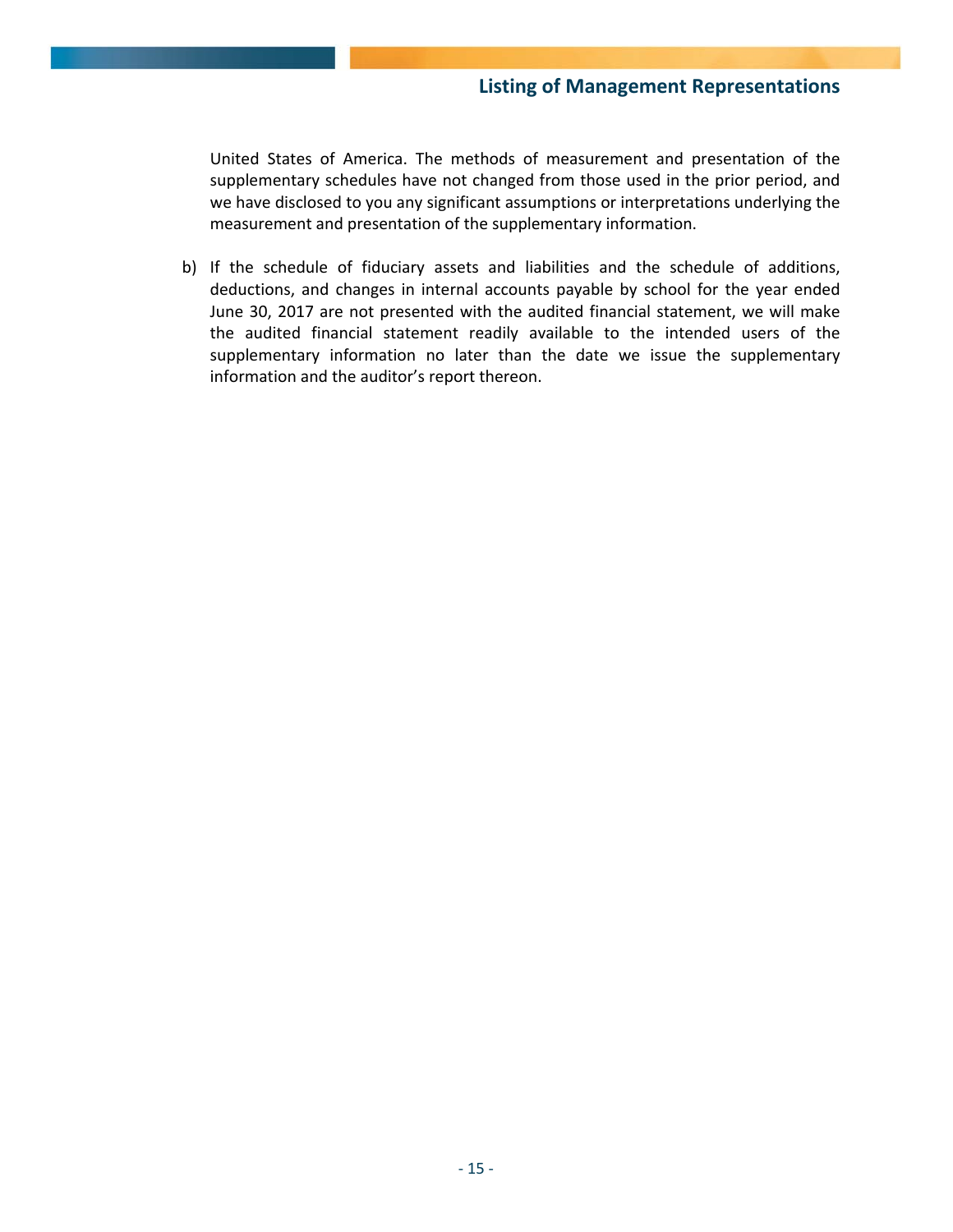The School Board of St. Lucie County, Florida and Management

In planning and performing our audit of the financial statement of fiduciary assets and liabilities for the School District of St. Lucie County, Florida's Internal Accounts Fund ("St. Lucie Internal Funds") as of and for the year ended June 30, 2017, in accordance with auditing standards generally accepted in the United States of America, we considered the School District of St. Lucie County, Florida's Internal Accounts Fund's internal control over financial reporting (internal control) as a basis for designing audit procedures that are appropriate in the circumstances for the purpose of expressing our opinion on the financial statement, but not for the purpose of expressing an opinion on the effectiveness of the St. Lucie Internal Accounts Fund's internal control. Accordingly, we do not express an opinion on the effectiveness of the St. Lucie Internal Accounts Fund's internal control.

A deficiency in internal control exists when the design or operation of a control does not allow management or employees, in the normal course of performing their assigned functions, to prevent, or detect and correct, misstatements on a timely basis. A material weakness is a deficiency, or a combination of deficiencies, in internal control, such that there is a reasonable possibility that a material misstatement of the entity's financial statement will not be prevented, or detected and corrected, on a timely basis.

Our consideration of internal control was for the limited purpose described in the first paragraph and was not designed to identify all deficiencies in internal control that might be material weaknesses. Given these limitations during our audit, we did not identify any deficiencies in internal control that we consider to be material weaknesses. However, material weaknesses may exist that have not been identified.

We did identify matters that we feel are appropriate to communicate to the School District of St. Lucie County, Florida for improving the efficiency of the present accounting system and the operation of the schools' Internal Accounts Fund. We included in the accompanying chart internal control recommendations for Management's consideration. We also noted specific matters involving the internal control of the individual schools and their compliance with applicable laws and regulations that we included in our report dated November 30, 2017.

This communication is intended solely for the information and use of management, the School Board, and others within the St. Lucie Internal Accounts Fund, and is not intended to be, and should not be, used by anyone other than these specified parties.

Carr, Rigger & Ingram, L.L.C.

Melbourne, Florida November 30, 2017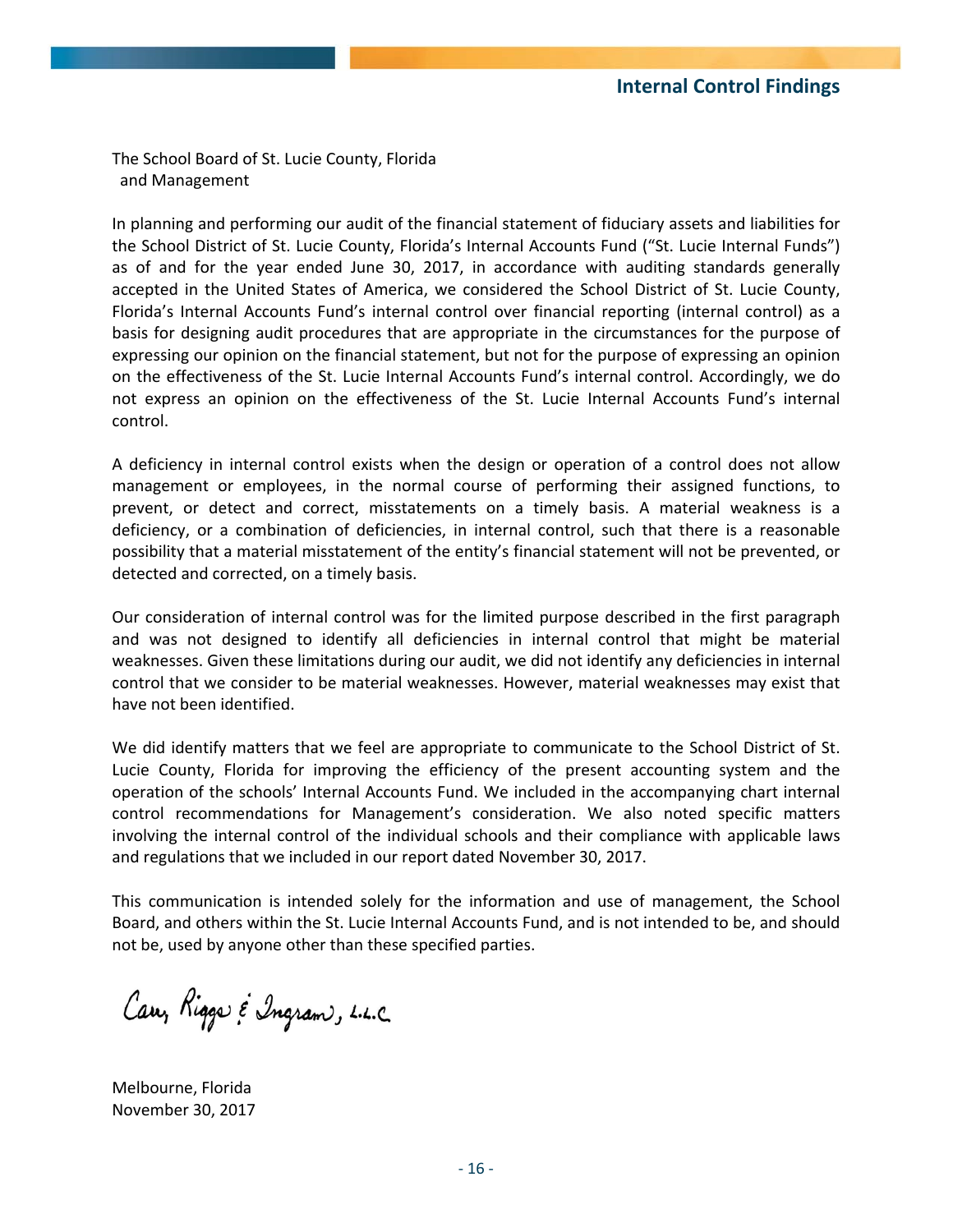## **Internal Control Findings**

The following legend should be used in conjunction with reviewing the "Rating" of each of the identified internal control items:

| $IP =$                          |               | $D =$                     | $SD =$                                                                                                                                                                                                                                                                                                                                                                                                                                                                  | $MW =$                                                                                                                                                                                                                                                                                                                                        |
|---------------------------------|---------------|---------------------------|-------------------------------------------------------------------------------------------------------------------------------------------------------------------------------------------------------------------------------------------------------------------------------------------------------------------------------------------------------------------------------------------------------------------------------------------------------------------------|-----------------------------------------------------------------------------------------------------------------------------------------------------------------------------------------------------------------------------------------------------------------------------------------------------------------------------------------------|
| <b>Improvement Point</b>        |               | <b>Control Deficiency</b> | <b>Significant Deficiency</b>                                                                                                                                                                                                                                                                                                                                                                                                                                           | <b>Material Weakness</b>                                                                                                                                                                                                                                                                                                                      |
|                                 |               |                           |                                                                                                                                                                                                                                                                                                                                                                                                                                                                         |                                                                                                                                                                                                                                                                                                                                               |
| <b>CONTROL</b><br><b>NUMBER</b> | <b>RATING</b> | <b>AREA</b>               | <b>ITEM NOTED</b>                                                                                                                                                                                                                                                                                                                                                                                                                                                       | <b>SUGGESTION</b>                                                                                                                                                                                                                                                                                                                             |
| 17-01                           | IP            | Cash collections          | Cash collected by<br>teachers and sponsors<br>is not always remitted<br>to the bookkeeper in a<br>timely matter. School<br>Board Policy (A<br>Principal Manual for<br>Internal Accounting)<br>states that collections<br>made outside of the<br>school office must be<br>turned in to the<br>school office no later<br>than the next business<br>day. This matter was<br>noted at 14 schools<br>this year. This is a<br>repeat finding from<br>June 30, 2015.           | We recommend<br>additional training be<br>provided to the school<br>principals, bookkeepers,<br>teachers and sponsors to<br>reiterate that collections<br>made outside the school<br>office must be turned in<br>to the bookkeeper no<br>later than the next<br>business day and that<br>funds are not to be left in<br>classrooms overnight. |
| 17-02                           | IP            | Fundraisers               | <b>Fundraiser Financial</b><br>Forms were not<br>completed for all<br>fundraising activities.<br>We noted that<br><b>Fundraiser Financial</b><br>Forms were not<br>completed for all<br>fundraisers at 7 of the<br>schools. School Board<br>Policy (A Principal's<br>Manual for Internal<br>Accounting) states<br>that a financial report<br>must be filed with the<br>principal after each<br>fundraising activity.<br>This is a repeat finding<br>from June 30, 2015. | We recommend the<br>sponsors and principals<br>at each school be<br>reminded of the policies<br>with regards to<br>fundraising activities to<br>ensure that activities are<br>pre-approved and the<br>financial outcome of the<br>fundraisers are properly<br>accounting for by those<br>involved in the activities.                          |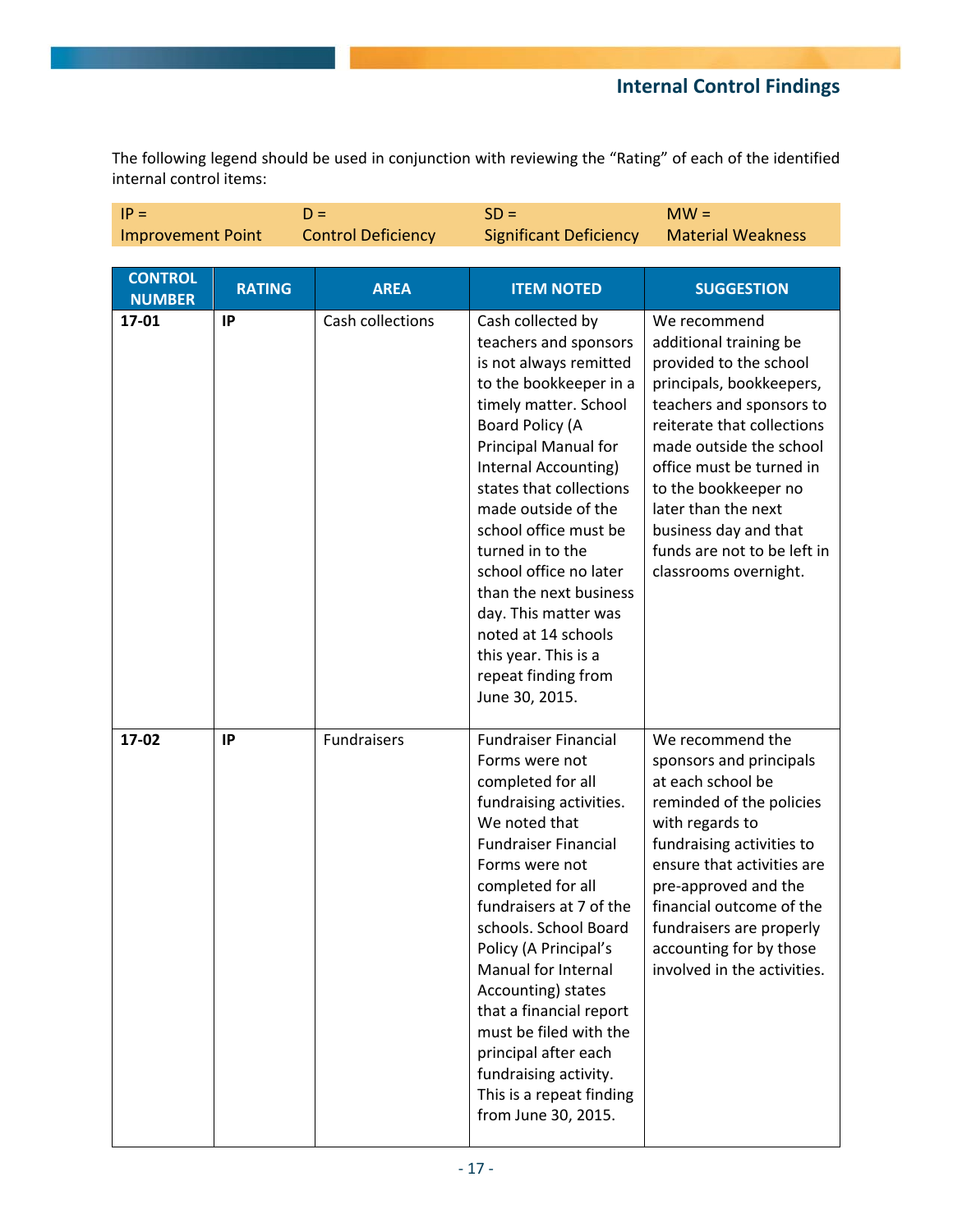# **Internal Control Findings**

| <b>CONTROL</b><br><b>NUMBER</b> | <b>RATING</b> | <b>AREA</b>                                        | <b>ITEM NOTED</b>                                                                                                                                                                                                                                                                                                                                                                                                                                               | <b>SUGGESTION</b>                                                                                                                                                                                                                                                                       |
|---------------------------------|---------------|----------------------------------------------------|-----------------------------------------------------------------------------------------------------------------------------------------------------------------------------------------------------------------------------------------------------------------------------------------------------------------------------------------------------------------------------------------------------------------------------------------------------------------|-----------------------------------------------------------------------------------------------------------------------------------------------------------------------------------------------------------------------------------------------------------------------------------------|
| 17-03                           | IP            | Principal's Reports<br>and Bank<br>Reconciliations | Not all monthly<br>Principal's Reports<br>and bank<br>reconciliations were<br>completed and<br>authorized timely. We<br>noted this matter at 7<br>schools. School Board<br>Policy (A Principal's<br>Manual for Internal<br>Accounting) states<br>that Principal's<br>Reports and bank<br>reconciliation reports<br>are to be completed<br>and reviewed by the<br>20 <sup>th</sup> of the following<br>month. This is a<br>repeat finding from<br>June 30, 2015. | We recommend the<br>principals and<br>bookkeepers be<br>familiarized or reminded<br>of the above policy in<br>order to ensure the<br>monthly Principal's<br>Reports and bank<br>reconciliations are<br>completed and approved<br>timely.                                                |
| 17-04                           | IP            | Sales Tax                                          | Sales tax was not paid<br>as required by the<br>Florida Department of<br>Revenue where items<br>were resold for profit.<br>This matter was noted<br>at 5 schools. School<br>Board Policy (A<br>Principal's Manual for<br>Internal Accounting)<br>states that, if items<br>are purchase to resell,<br>they are subject to<br>sales tax. This is a<br>repeat finding from<br>June 30, 2016.                                                                       | We recommend the<br>bookkeepers, sponsors<br>and principals at each<br>school be reminded of<br>the District's policies for<br>compliance with Florida<br>sales tax laws to ensure<br>that taxes are properly<br>paid on items sold for<br>profit as part of a<br>fundraising activity. |